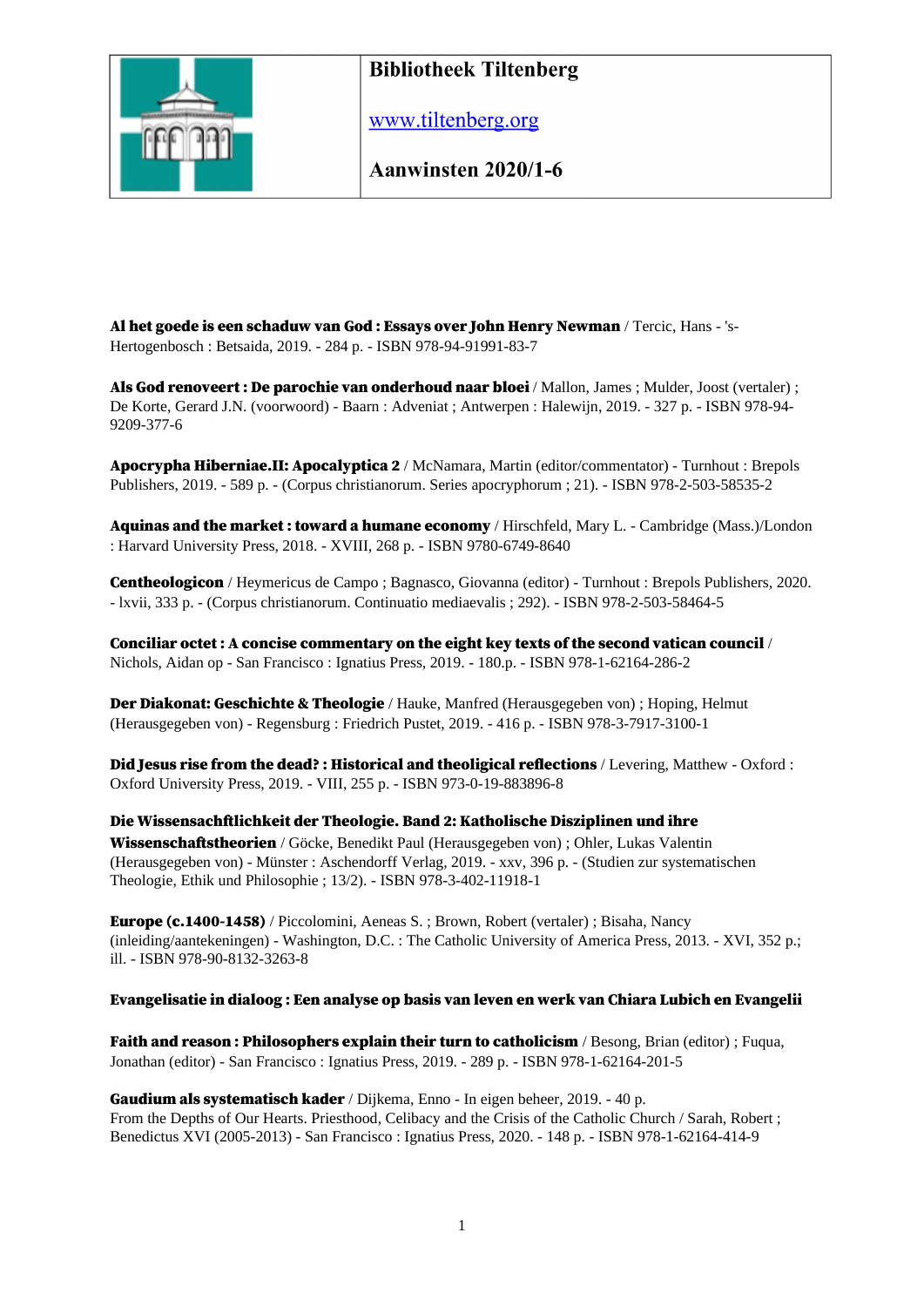

www.tiltenberg.org

Aanwinsten 2020/1-6

Hermes Latinus. 3.2 / Pseudo-Apulei Asclepius ; Stefani, Matteo (editor) ; Lucentini, Paolo (editor) - Turnhout : Brepols, 2019. - XLIV, 387 p. - (Corpus christianorum. Continuatio mediaevalis ; 158). - ISBN 978- 2-503-58477-5

Het pastoraal coniclie van de Nederlandse kerkprovincie (1966-1970) en het bisdom Roermond in de jaren zestig / Hamans, Paul W.F.M. - Utrecht : De Boog ; 's-Hertogenbosch : Betsaida, 2018. - XXII, 328 p. - ISBN 978-90-6257-073-7

Het wordt avond, de dag loopt reeds ten einde / Sarah, Robert ; Diat, Nicolas (interviewer) - 's-Hertogenbosch/Amsterdam : Betsaida/De Boog, 2019. - 433 p. - ISBN 978-94-91991-82-0

Humanae vitae, 50 years later : Embracing God's vision for marriage, love, and life. A compendium / Notare, Theresa - Washington D.C. : The Catholic University of America Press, 2019. - XXIX, 416 p. - ISBN 978-0-8132-3216-4

Iohannis Scotti seu Eriugenae Carmina. De Imagine / Joannes Scottus Eriugena ; Herren, Michael W. (editor) ; Mandolino, Giovanni (samensteller) - Turnhout : Brepols Publishers, 2020. - CLVII, 201 p. - (Corpus christianorum. Continuatio mediaevalis ; 167). - ISBN 978-2-503-66174-6

John Henry Newman on Truth and its Counterfits. A Guide for our Times / Hütter, Reinhard -Washington D.C. : The Catholic University of America Press, 2020. - 267 p. - (Sacra Doctrina). - ISBN 978-08- 132323-31

Les noms divins du Pseudo-Denys l'Aréopagite selon Thomas d'Aquin / Elders, Leo J. - Les presses universitaires de l' IPC, 2019. - 222 p. - ISBN 978-10-93043-29-6

Liberty in the things of God: The christian origins of religious freedom / Wilken, Robert L. - New Haven & London : Yale University Press, 2019. - IX, 235 p.978-0-300-22663-8 - ISBN 978-0-300-22663-8

Liebe - eine Tugend? : Das Dilemma der modernen Ethik und der verdràngte Status der Liebe / Rohr, Winfried (Herausgegeben von) - Wiesbaden : Springer VS, 2018. - VII, 364 p. - ISBN 978-3-658-17873-4

Liturgische Bibelhermeneutik. Die Heilige Schrift im Horizon des Gottesdienstes / Benini, Marco - Münster : Aschendorff Verlag, 2020. - xvi, 574 p. - (Liturgiewissenschaftliche Quellen und Forschungen ; 109). - ISBN 978-3-402-11278-6

Logic as a liberal art : An introduction to rhetoric & reasoning / Houser, Rollen E. - Washington D.C. : The Catholic University of America Press, 2020. - XXIX, 450 p.; ill. - ISBN 978-0813-2323-48

Nicola Cusano da Colonia a Roma (1425-1450) : Università, politica e umanesimo nel giovane Cusano / Fiamma, Andrea - Münster : Aschendorff Verlag, 2019. - 353 p. - ISBN 978-3-402-16011-4

Opera omnia: Historia Ioseph; Epistola Samuelis; Disputatio Abutalib; Legenda Sancti Antonii; Tractatus contra malos medicos; Additio Islamica ad Epistolam Samuelis; Respuesta Catalana de Isaac / Alfonsus Bonihominis ; Biosca Bas, Antoni (editor) - Turnhout : Brepols Publishers, 2020. - xcviii, 304 p. - (Corpus christianorum. Continuatio mediaevalis ; 295). - ISBN 978-2-503-58372-3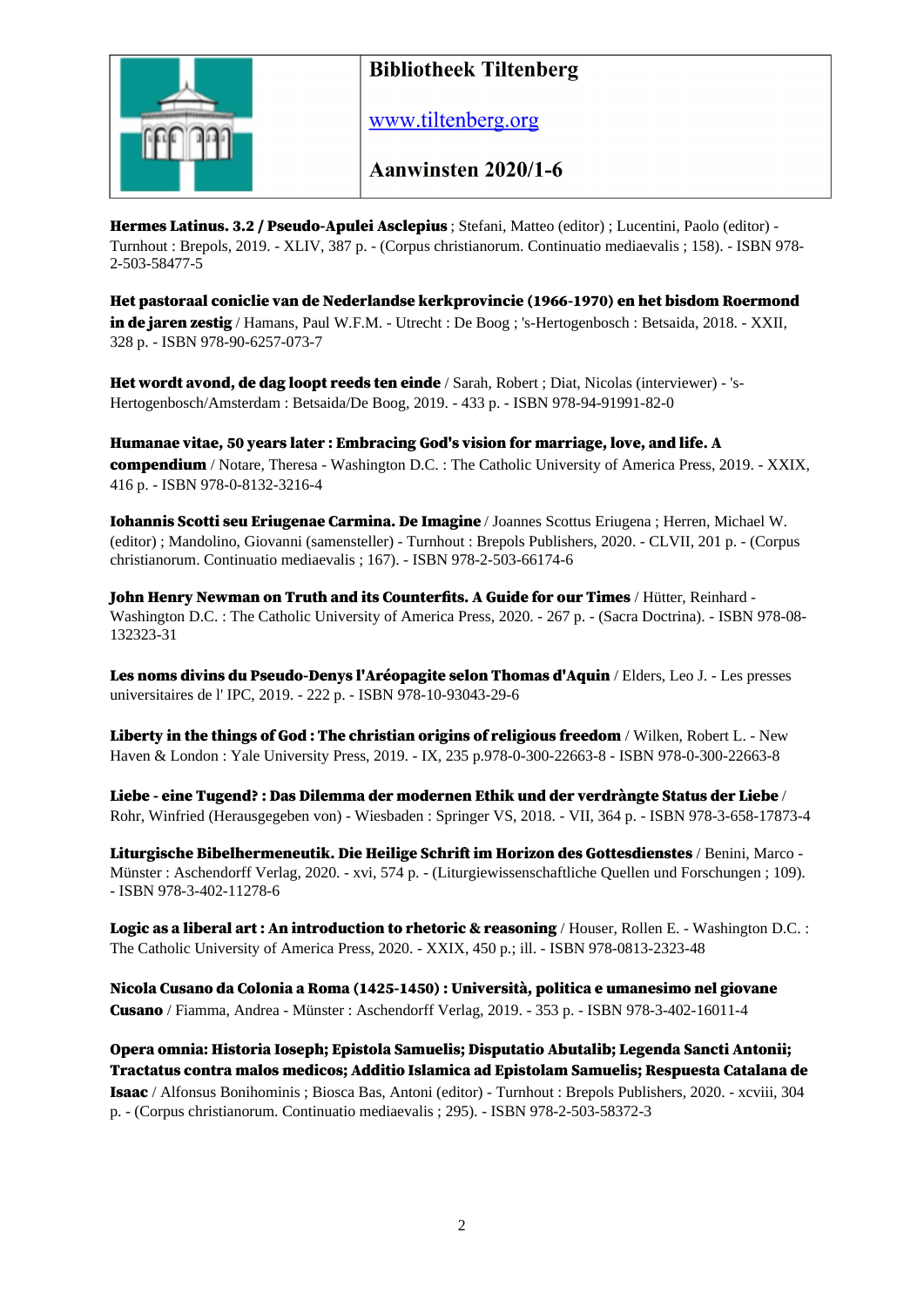

www.tiltenberg.org

Aanwinsten 2020/1-6

Opuscula de praedestinatione / Servatus Lupus (abbas Ferrariensis) ; Thompson, Jeremy (editor) - Turnhout : Brepols, 2019. - CXLII, 89 p. - (Corpus christianorum. Continuatio mediaevalis ; 289 B). - ISBN 978-2-503-58039-5

Paters van de sociale actie : De abdij van Berne en de sociale kwestie 1895-1940 / Sengers, Erik - Berne-Heeswijk : Berne Media/UItgeverij abdij van Berne, 2019. - 200p. pag.; ill - ISBN '978-90-8972-354-3

Postsynodale Apostolische Exhortatie 1 Christus vivit van de Heilige Vader Franciscus aan de jongeren en aan heel het volk van God. II Het beste van jezelf geven, een document over het christelijk perspectief op sport en de menselijke persoon, van het dicasterie voor leken, gezin en leven / Franciscus (2013-) ; Dicasterie voor leken, gezin en leven - Utrecht : Secretariaat R.K.Kerkgenootschap, 2019. - 207 p. - ISBN 978-94-93161-04-7

Predigten : Homilien - Ansprachen - Meditationen. Dritter Teilband / Ratzinger, Joseph - Freiburg-Basel-Wien : Herder, 2019. - XXX, 1315-2152 p.; ill. - (Gesammelte Schriften / Ratzinger, Joseph ; 14/3). - ISBN 978-3-451-38814-9

Predigten : Homilien - Ansprachen - Meditationen. Erster Teilband / Ratzinger, Joseph ; Voderholzer, Rudolf (voorwoord) - Freiburg-Basel-Wien : Herder, 2019. - 5-708 p.; ill. - (Gesammelte Schriften / Ratzinger, Joseph ; 14/1). - ISBN 978-3-451-38114-0

Predigten : Homilien - Ansprachen - Meditationen. Zweiter Teilband / Ratzinger, Joseph - Freiburg-Basel-Wien : Herder, 2019. - XXX, 711-1312 p.; ill. - (Gesammelte Schriften / Ratzinger, Joseph ; 14/2). - ISBN 978-3-451-38614-5

Tegenwicht: De katholieken en de staat : Een historische reflectie / Lamberts, E. ; van den Hende, H. ; Hulsebosch, Henriette - Nijmegen : Valkhof Pers, 2019. - 55 p.; ill. - ISBN 978-90-5625-510-7

The genealogical Adam & Eve : The surprising science of universal ancestry / Swamidass, Joshua S. -Downers Grove : InterVarsity Press, 2019. - 241 p.; ill. - ISBN 978-0-8308-5263-5

The things that matter : Essays inspired by the later works of Jacques Maritain / Giebel. Heidi M. (editor) - Washington, D.C. : American Maritain Association/The Catholic University of America Press, 2018. - XX, 372 p. - ISBN 9780-9972-20506

Vom nine-eleven unseres Glaubens / Gänswein, Georg - Kiszlegg : fe-medienverlags, 2019. - 214 p. -ISBN 978-3-86357-244-0

Zingt allen mee : 65 laar Liturgische en Kerkmuzikale Beweging in Nederland / Bot, Richard Hoofdredacteur. - Kampen : Gooi & Sticht, 2003. - 1487 p.; ill. - ISBN 90-304-1077-9

Zwischen Rationalität und Religion : Interdisziplinäre Perspektiven / Bonk, Sigmund (editor) ; Biber, Susanne (medewerker) - Regensburg : Friedrich Pustet, 2019. - 391 p.; ill. - ISBN 978-3-7917-3047-9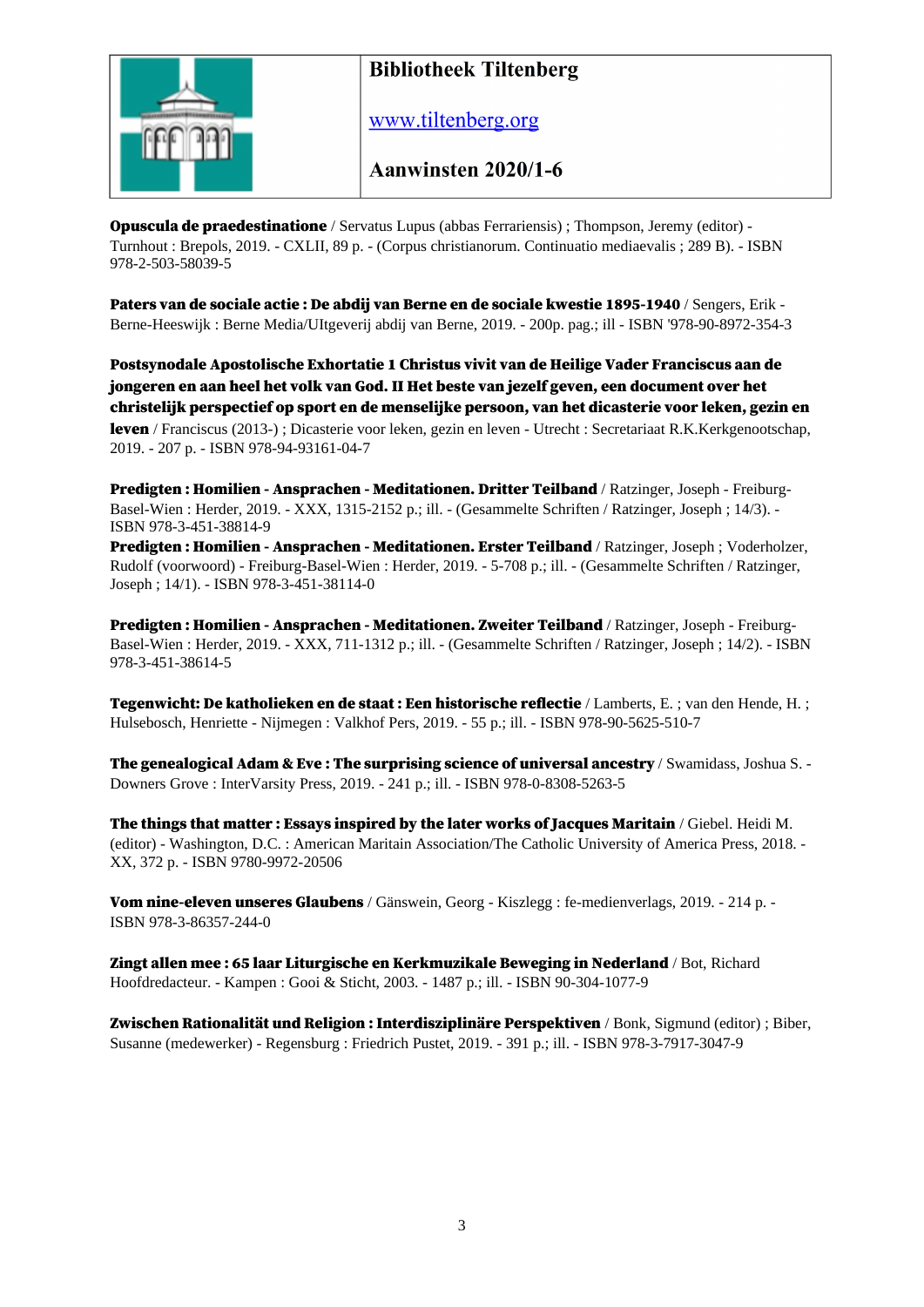

www.tiltenberg.org

**Aanwinsten 2020/7-12** 

Adrienne von Speyr 1902-1967 : Gehoorzaam aan het Woord / Smith, Jeroen pr - Leiden : Katholiek Alpha Centrum, 2020. - 175 p.; ill. - ISBN 978-90-818917-5-2

Against the friars : Antifraternalism in medieval France and England / Rayborn, Tim - Jefferson, Nprth Carolina : McFarland & CompanY, 2014. - 249 p. - ISBN 978-0-7864-6831-7

Aktuelle Herausforderungen des kirchlichen Weiheamts / Ohly, Christoph ; Conrad, Sven L. fssp ; Hangler, Rainer (Herausgegeben von) - Regensburg : Friedrich Pustet, 2020. - 190 p. - (Ratzinger-Studien ; 19). - ISBN 978-3-7917-3202-2

From the Depths of Our Hearts. Priesthood, Celibacy and the Crisis of the Catholic Church / Benedictus XVI (2005-2013) ; Sarah, Robert - San Francisco : Ignatius Press, 2020. - 148 p. - ISBN 978-1- 62164-414-9

God is een lofzang voor zijn heiligen : Het geloof belijden, verstaan en vieren / Tercic, Hans - 's-Hertogenbosch : Betsaida, 2020. - 316 p. - ISBN 978.94.91991.94.3

The anchors in the heavens : The metaphysical infrastructure of human life / Brague, Rémi ; Lapsa, Brian (vertaler) - South Bend : St. Augustine's Press, 2019. - 106 p. - ISBN 978-1-58731-040-9

Balthasariana : Studien und Untersuchungen / Lochbrunner, Manfred - Münster : Aschendorff, 2016. -XX, 384 p. - ISBN 978-3-402-13156-5

Bidden met je handen : Preken over verschillende thema's 2 / Augustinus, Aurelius ; Gehlen-Springorum, Joke (inl./vert./comment.) ; Hunink, Vincent (inl./vert./comment.) ; van Reisen, Hans (inl./vert./comment.) ; Six-Wienen, Annemarie (inl./vert./comment.) - Eindhoven : Damon, 2020. - 300 p. - ISBN 978-94-6340-263-7

Catholic theology / Rowland, Tracey - London : Bloomsbury T & T Clark, 2017. - 266 p. - ISBN 978-0-567- 03439-7

Centheologicon / Heymericus de Campo ; Bagnasco, Giovanna (editor) - Turnhout : Brepols Publishers, 2020. - lxvii, 333 p. - (Corpus christianorum. Continuatio mediaevalis ; 292). - ISBN 978-2-503-58464-5

Commentarii in Ionam, Micheam, Naum, Abacuc, Sophoniam, Aggeum, Zachariam, Malachiam / Heiric Autissiodorensis - Turnhout : Brepols, 2020. - 405 p. - (Corpus christianorum. Continuatio mediaevalis ; CXXXV G). - ISBN 978-2-503-59116-2

Distinctiones Abel. Praefatio - Indices / Petrus Cantor ; Barney, Stephen A. (editor) - Turnhout : Brepols Publishers, 2020. - 550 p. - (Corpus christianorum. Continuatio mediaevalis ; 288). - ISBN 978-2-503-57805-7

Distinctiones Abel. Textus / Petrus Cantor ; Barney, Stephen A. (editor) - Turnhout : Brepols Publishers, 2020. - 699 p. - (Corpus christianorum. Continuatio mediaevalis ; 288 A). - ISBN 978-2-503-59040-0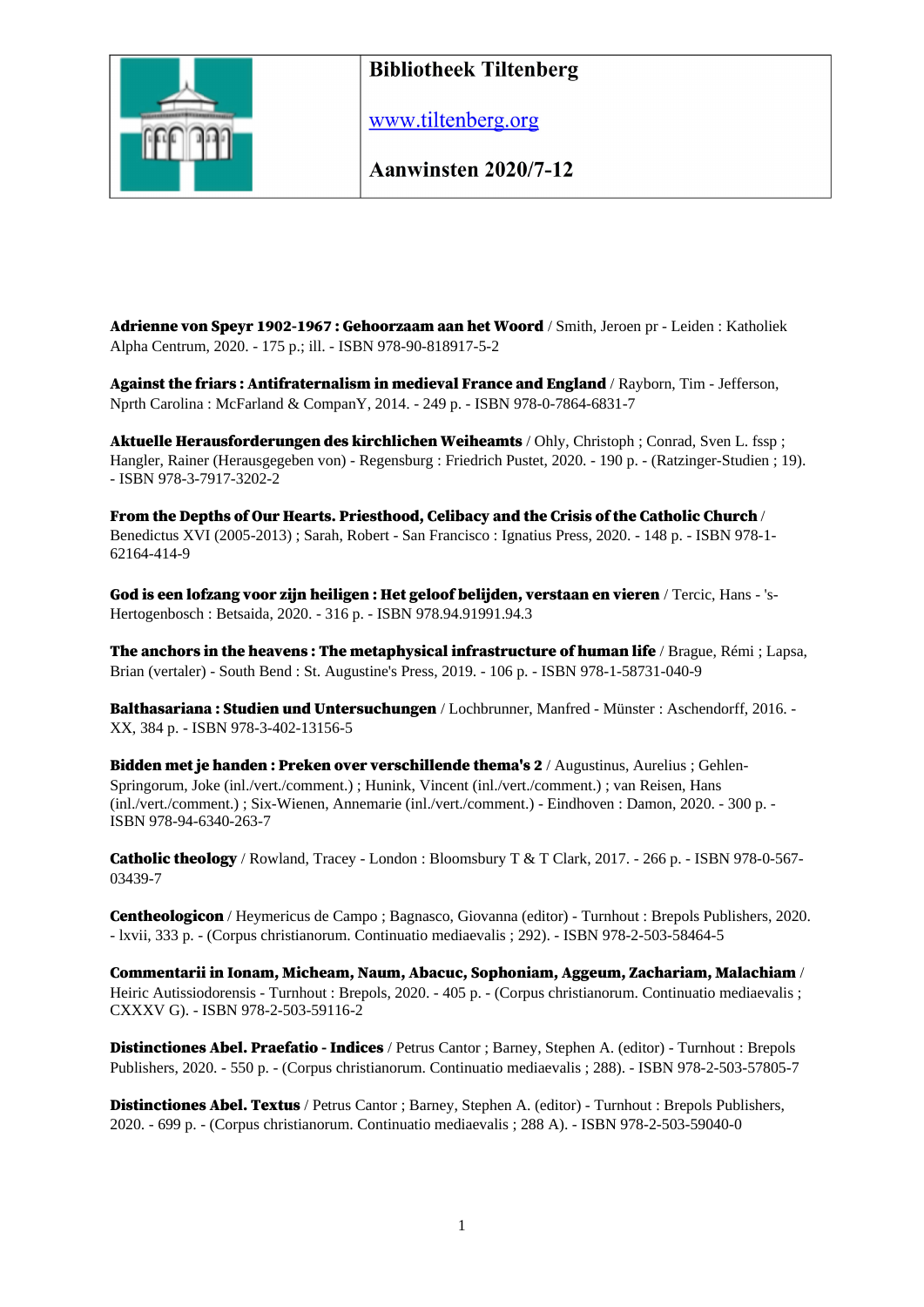

www.tiltenberg.org

**Aanwinsten 2020/7-12** 

The experiment of faith : Pope Benedict XVI on living the theological virtues in a secular age / Ramage, Matthew J. - Washington D.C. : The Catholic University of America Press, 2020. - 283 p. - ISBN 978- 081323-2690

The godly image: Christian satisfaction in Aquinas / Cessario, Romanus op - Washington, D.C. : The Catholic University of America Press, 2020. - 266 p. - ISBN 978-08-1323-2935

Grace, predestination, and the permission of sin: A thomistic analysis / O'Neill, Taylor Patrick, Washington D.C. : The Catholic University of America Press, 2019. - X, 326 p. - ISBN 978-08-13232-546

Homilien von Piet Penning de Vries sj (1928-1995) vor dem Hintergrund der Merkmale der Homilie nach dem Zweiten Vatikanischen Konzil / Peetam, Lars - 's-Hertogenbosch : Betsaida ; St. Augustin, 2020. - 728 p. - ISBN 978-94-91991-92-9

Johannes Willebrands : Een .leven in gesprek 1909-2006 / Schelkens, Karim - Amsterdam : Boom, 2020. - 607 p. - ISBN 978-90-24431-687

The joy of priesthood / Rossetti, Stephen J. - Notre Dame (Ind.) USA : Ave Maria Press, 2005. - 221 p. -ISBN 978-1-59471-088-7

The lost art of walking on water : Reimagining the priesthood / Heher, Michael - Bangalore : St. Paul Press, 2010. - 168 p. - ISBN 978-81-7109-8581-4

Luther verzameld. Deel 1 / Selderhuis, Herman J. - Utrecht : Kok, 2016. - 673 p. - ISBN 978-90-435-2634-0 Luther verzameld. Deel 2 / Selderhuis, Herman J. - Utrecht : Kok, 2016. - VIII, 677-1327 p. - ISBN 978-90- 435-2634-0

Maria, 'Mutter der Einheit' (Mater unitatis) / Hauke, Manfred (Herausgegeben von) - Regensburg : Pustet, 2020. - 392 p. - (Mariologische Studien ; 28). - ISBN 978-3-7917-3146-9

Moderately Modern / Brague, Rémi ; Seaton, Paul (vertaler) - South Bend, Indiana : St. Augustine's Press, 2019. - XII, 255 p. - ISBN 978-1-58731-518-3

**Over de psalmen : UItweidingen 110-117** / Augustinus, Aurelius ; van Neer, Joost (inl./vert./comment.) ; Schrama, Martijn (inl./vert./comment.) ; Tigchelaar, Anke (inl./vert./comment.) - Eindhoven : Damon, 2020. - 132 p. - ISBN 978-94-6340-280-4

De postconciliaire liturgische hervorming in Nederland : Acceptatie, ontwikkeling, evaluatie en vooruitzichten voor de toekomst / Marcantognini, Samuele - In eigen beheer, 2016. - 309 p.

Richard FitzRalph his life, times and thought / Dunne, Michael W. (editor) ; Nolan, Simon ocarm (editor) - Dublin : Four Courts Press, 2013. - VII, 216 p. - ISBN 978-1-84682-369-5

Sed ipsa novitas crescat : Themen der Eschatologie, Transformation und Innovation / Hedwig, Klaus ; Riel, Daniela - Münster : Aschendorff, 2019. - 423p. p,; ill. - ISBN 978-3-402-24630-6

Speculum universale. Libri VII-X / Radulfus Ardens ; Ernst, Stephan (editor) ; Janotta, Tobias (editor) ; Löffler, Anette (editor) ; Heimann, Claudia (editor) - Turnhout : Brepols, 2020. - LXXXVI, 800 p. - (Corpus christianorum. Continuatio mediaevalis ; 241A). - ISBN 978-2-503-58672-4